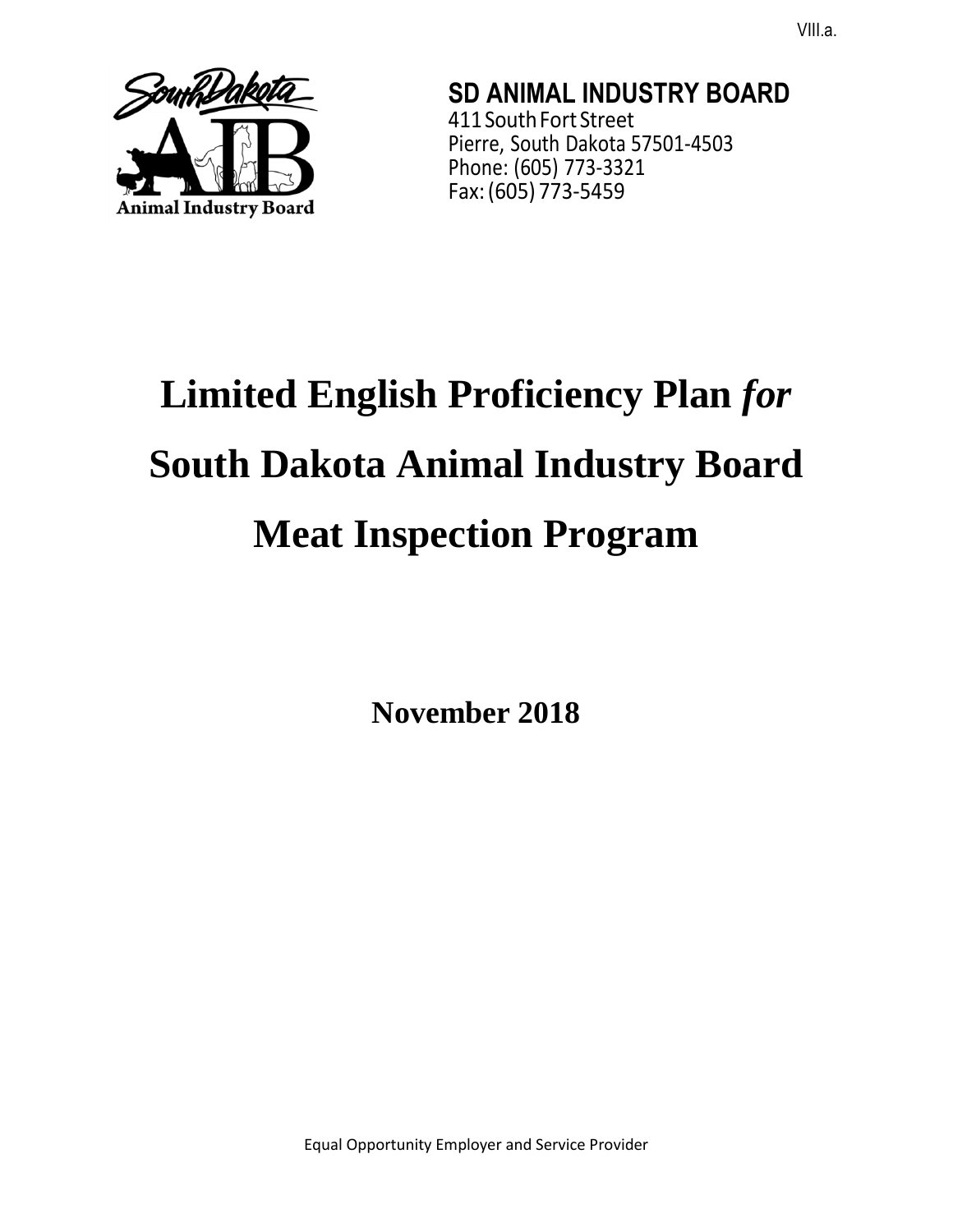# **TABLE OF CONTENTS**

- **I. Introduction and Background**
- **II. Legal Authority**
- **III. Definitions / Key Terms**
- **IV. Scope**
- **V. Communication / Outreach**
- **VI. Four Factor Analysis**
- **VII. Language Assistance**
- **VIII. Implementation / Timeline**
- **IX. LEP Training for Agency Employees**
- **X. Roles and Responsibilities**
- **XI. Complaint Resolution**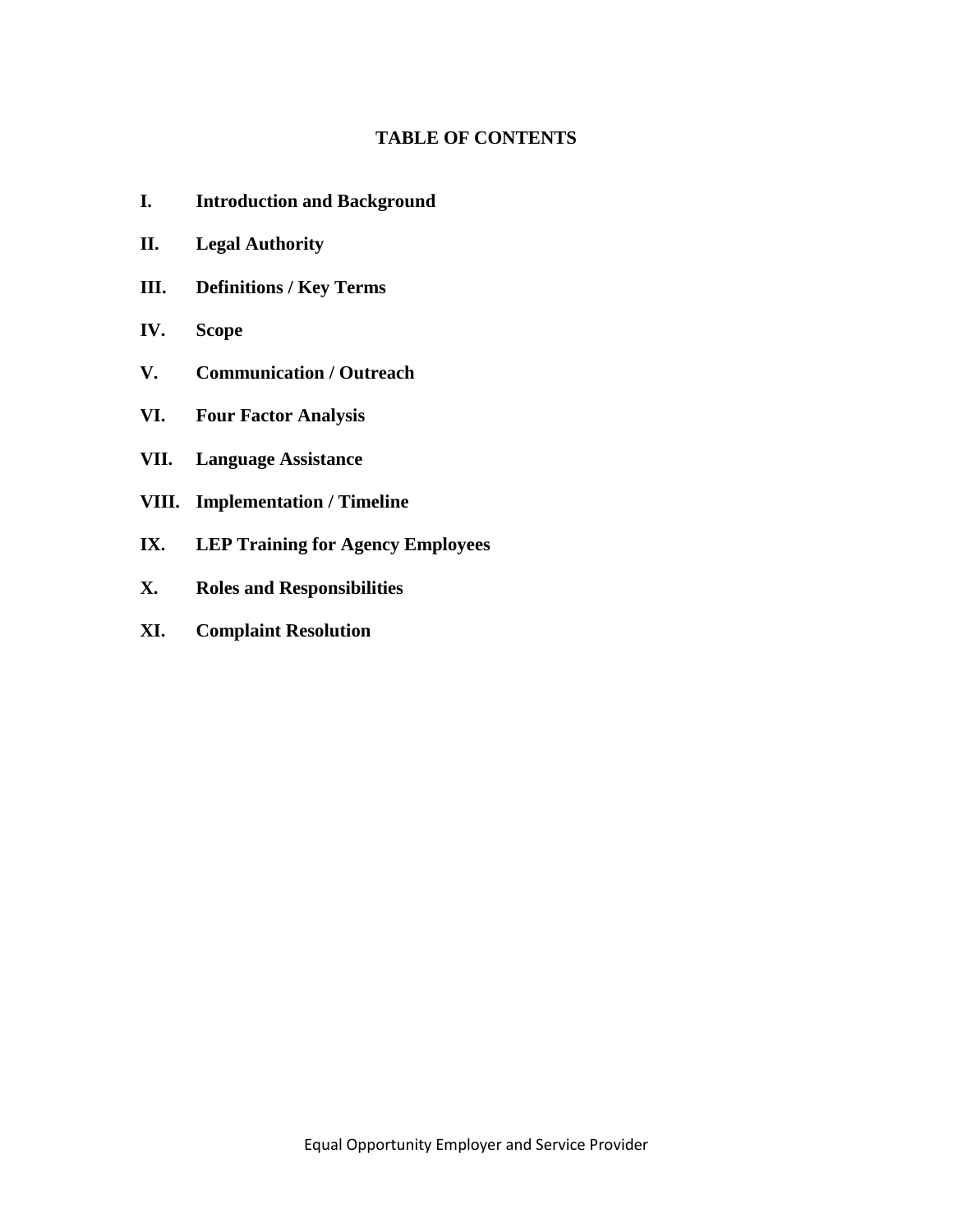# LIMITED ENGLISH PROFICIENCY PLAN

## **I. INTRODUCTION AND BACKGROUND**

#### **A. POLICY**

It is the policy of the South Dakota Animal Industry Board Meat Inspection Program to take reasonable steps to provide meaningful access to all individuals who wish to access State services regardless of their national origin or limited ability to speak, read, write or understand English.

#### **B. WHO IS LIMITED ENGLISH PROFICIENT (LEP)?**

LEP individuals do not speak English as their primary language and have a limited ability to read, write, speak or understand English.

- Many LEP persons are in the process of learning English and may read, write, speak and/or understand some English but not proficiently.
- LEP status may be context-specific an individual may have sufficient English language skills to communicate basic information (name, address, etc.) but may not have sufficient skills to communicate detailed information (e.g., medical information, eyewitness accounts, information elicited in an interrogation, etc.) in English.

#### **C. BACKGROUND AND PURPOSE**

- Federal law prohibits national origin discrimination and requires federally assisted agencies to take reasonable steps to provide meaningful access to LEP individuals.
- Language barriers can prevent LEP individuals from receiving meaningful access to State services and information.

This Limited English Proficiency (LEP) Plan serves as a broad outline of the South Dakota Animal Industry Board's (SDAIB) responsibilities as a recipient of federal financial assistance as they relate to the needs of individuals with Limited English Proficiency language skills. The Plan has been prepared in accordance with and to meet the legal obligations of Title VI of the Civil Rights Act of 1964, 42 U.S.C. 2000d, et seq.

Title VI of the Civil Rights Act of 1964 prohibits discrimination, in part, on the basis of national origin in the delivery of services or benefits funded by the Federal government. Under this law, federally assisted programs must ensure their activities normally provided in English are accessible to LEP persons, and thus do not discriminate on the basis of national origin in violation of Title VI's prohibition against national origin discrimination. Executive Order 13166, "Improving Access to Services for Persons with LEP," was signed on August 11, 2000, provides further direction, requiring that Federal agencies provide meaningful access to federally assisted programs and activities for LEP persons. In addition, the Order requires that federal agencies create plans to provide LEP persons with meaningful access to federally conducted programs and activities. As a recipient of federal funds, SDAIB must comply with federal LEP requirements.

SDAIB has developed this Limited English Proficiency Plan to help identify reasonable steps for providing language assistance to persons with Limited English Proficiency (LEP) who wish to access the South Dakota Meat Inspection Program.

This Plan outlines the ways in which assistance may be provided and how to notify LEP persons that assistance is available. Further, it provides a brief overview of available LEP services and the process for complaint resolution.

Equal Opportunity Employer and Service Provider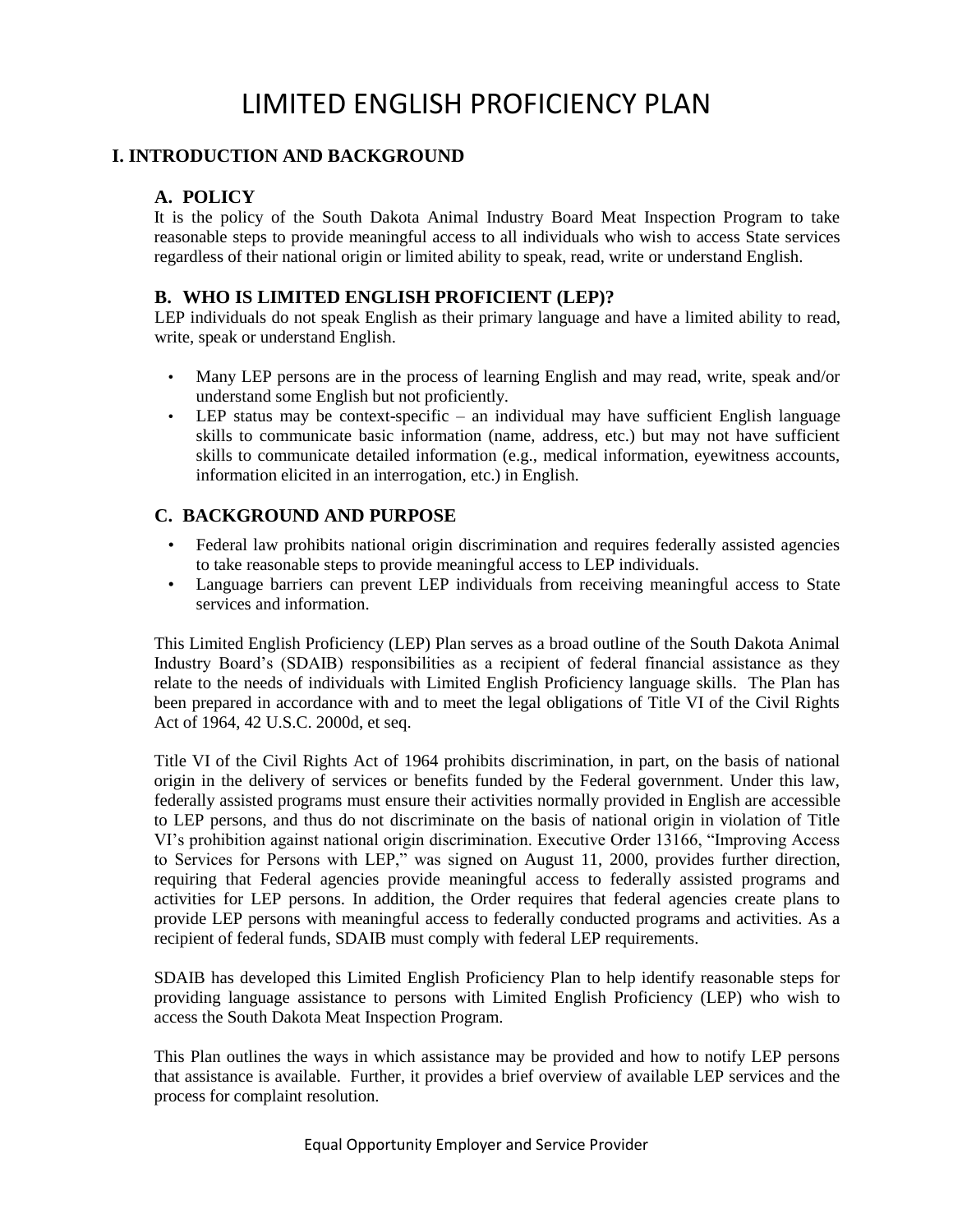#### **II. LEGAL AUTHORITY**

- a) Executive Order 13166, "Improving Access to Services for Persons with Limited English Proficiency," 65 FR 50121-50122.
- b) Regulations 7 C.F.R. 15d, Nondiscrimination in Programs or Activities Conducted by the United States Department of Agriculture.
- c) Other U.S. Department of Justice, Policy Guidance Document, "Enforcement of Title VI of the Civil Rights Act of 1964–National Origin Discrimination Against Persons With Limited English Proficiency" (65 FR 50123-50125).

#### **III. DEFINITIONS/KEY TERMS**

**Agency -** The departmental program with delegated authority to deliver programs, activities, benefits, and services.

**American English** – The language/dialect primarily used in the United States.

**Certified Interpreter** – An individual who has taken and passed an examination administered by a knowledgeable authority.

**Discrimination** – The unfavorable treatment or consideration of, or making a distinction in favor of or against, a person based on the group, class, or category to which that person belongs rather than on individual merit.

**Federally Assisted Program** – All programs and operations of entities that receive assistance from the Federal government.

**Interpretation** – Listening to communication in one language and orally converting it to another language while retaining the same meaning.

**Language Access** – Efforts to make programs and services accessible to individuals who are not proficient in English.

**Language Assistance Services** – Interpretation or translation services that assist Limited English Proficient individuals in understanding or communicating in another language.

**Limited English Proficiency Person** – An individual who does not speak English as his or her primary language and has a limited ability to reason, speak, write, or understand English.

**Translation** – The process of transferring ideas expressed in writing from one language to another.

**Translator** – A person who converts language into an alternative form of communication so it is understandable to persons who communicate differently.

**Vital Document** – Paper or electronic written material that contains information that is critical for accessing a program or activity, or is required by law, such as consent forms, applications, and notices of rights.

#### **IV. SCOPE**

This policy applies to all programs and activities conducted in whole or in part by the South Dakota Meat Inspection Program.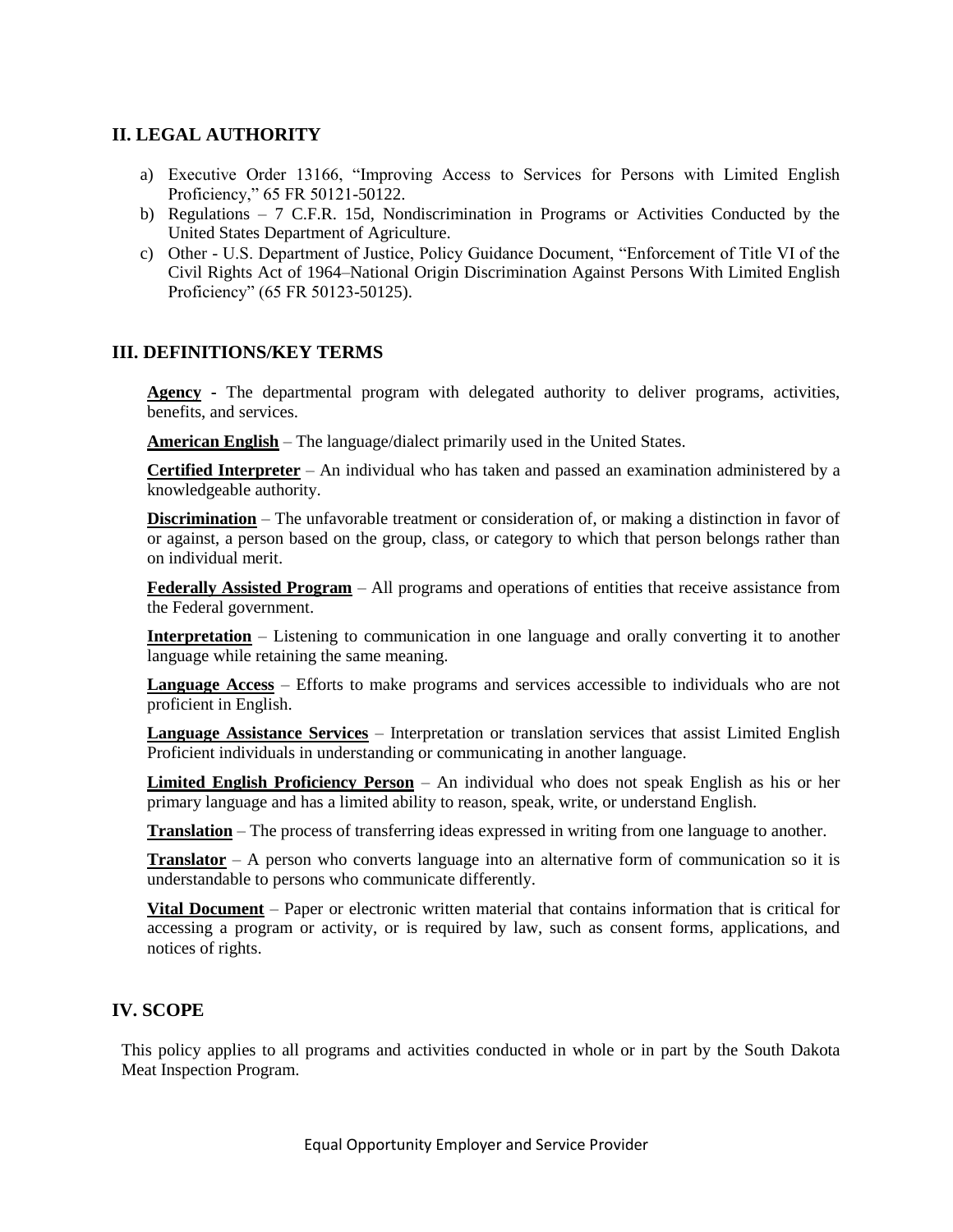# **V. COMMUNICATION/OUTREACH (Current LEP practices)**

The USDA poster "And Justice for All" is displayed (which is in both English and Spanish) in locations where recipients of, and applicants for, inspection services may visit, i.e. in-plant government offices. A copy of the non-discriminatory statement policy is published on applications for inspection services, grants of inspection, letterhead and the SD Animal Industry Board website. SDAIB will also post on its website their LEP plan and contact information for requesting translation/interpretation services.

# **VI. FOUR FACTOR ANALYSIS**

In order to ensure that LEP customers are provided adequate services, the South Dakota Meat Inspection Program has conducted a four factor analysis. The four factor analysis addresses the following:

- 1. The number or proportion of LEP persons eligible to be serviced or likely to be encountered by our state program: A review of the most current census data indicates that 93.46% of the population in South Dakota spoke English as their primary language. Spanish replaced German as the most common non-English language spoken in South Dakota. Census data will be periodically reviewed for any changes in trends.
- 2. The frequency with which LEP persons using a particular language come in contact with the state: To date South Dakota Meat Inspection has never received a request for translation assistance from current recipients or prospective applicants.
- 3. The nature and importance of the South Dakota Meat Inspection state program provided to the individual's life: Food safety is important to everyone and our agency's policy as outlined above is to provide meaningful access to all, including LEP individuals. If documents are deemed vital to a service requested these would then be translated to the language required by the individual.
- 4. Determine the resources available to LEP persons and the costs to the state: Should a request for language assistance be received through the Director, the contract with a certified translation service would be processed through the business office for approval. The costs would vary depending on services requested. These resources include the website from South Dakota Human Services. This resource provides both interpretation and translation services.

# **VII. LANGUAGE ASSISTANCE**

LEP individuals will be informed of the availability of language assistance services at the point when it appears that the person is not able to communicate in English. SDAIB staff will have available the Language Identification Chart (attachment 1). Once identified, staff has the following assistance options available:

- Locate an interpreter from Auxiliary Aids and Services Resources provided by South Dakota Department of Human Services (attachment 2)
- Locate a certified language interpreter in the area where needed in South Dakota
- Assistance is available at the South Dakota Department of Human Services website at <http://dhs.sd.gov/>
- Available online interpreter services: LanguageLine Solutions and InterpreTALK.
- Services should be provided at no cost to LEP individuals.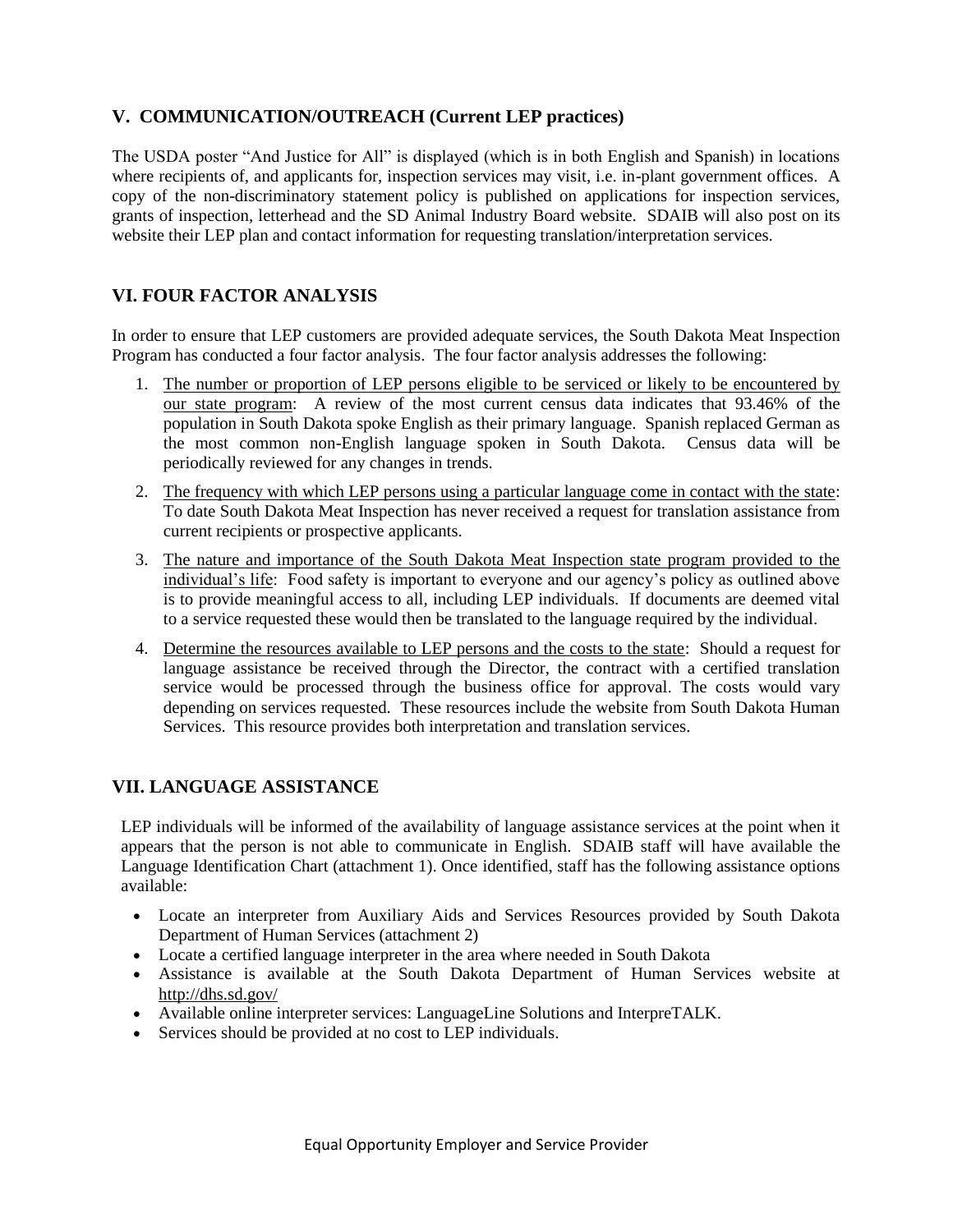# **VIII. IMPLEMENATION / TIMELINE**

Our current goals include similar actions and timelines as listed in Appendix 1 of the January 2016 guidelines for federally assisted programs for LEP implementation strategy.

|  |  | This table is included as part of this LEP Plan for our state meat inspection program. |
|--|--|----------------------------------------------------------------------------------------|
|--|--|----------------------------------------------------------------------------------------|

| <b>RESPONSIBLE</b>    |    | <b>ACTION TO BE TAKEN</b>                                                                                                                  | <b>TIMELINE</b>   | <b>STATUS</b> |  |  |
|-----------------------|----|--------------------------------------------------------------------------------------------------------------------------------------------|-------------------|---------------|--|--|
| <b>PERSON/STAFF</b>   |    |                                                                                                                                            |                   |               |  |  |
|                       |    |                                                                                                                                            |                   |               |  |  |
| <b>State Director</b> |    | 1. Ensure employees who interact with<br>LEP individuals receive LEP training.                                                             | December 31, 2015 | Completed     |  |  |
|                       | 2. | Develop an LEP plan.                                                                                                                       | May 13, 2016      | Completed     |  |  |
|                       | 3. | Gather data for languages spoken in<br>geographic areas being serviced.                                                                    | May 31, 2016      | Ongoing       |  |  |
|                       | 4. | Identify vital documents to be<br>translated.                                                                                              | May 31, 2016      | Ongoing       |  |  |
|                       | 5. | Compile and analyze data gathered to<br>determine what LEP services are<br>needed.                                                         | June 30, 2016     | Ongoing       |  |  |
|                       | 6. | Secure contractor for translation and<br>interpretation services.                                                                          | July 31, 2016     | Ongoing       |  |  |
|                       |    | 7. Ensure that there is adequate funding,<br>and that other resources are available<br>to provide effective and efficient LEP<br>services. | Ongoing           | Ongoing       |  |  |
|                       | 8. | Notify beneficiaries of LEP services.                                                                                                      | August 30, 2016   | Ongoing       |  |  |
|                       | 9. | Track LEP interactions.                                                                                                                    | Ongoing           | Ongoing       |  |  |
|                       |    | 10. Report LEP interactions to the<br>Agency's Civil Rights Staff.                                                                         | Annual basis      | November 1    |  |  |

# **IX. LEP TRAINING FOR STATE EMPLOYEES**

SDAIB employees who encounter or may encounter LEP persons shall receive training at orientation and at the employee workshop held annually and will be given procedures for securing translation/interpretation services. Currently the business manager / personnel officer is responsible for maintenance of training records. These records show the FSIS LEP training was completed by inspection program personnel in 2017.